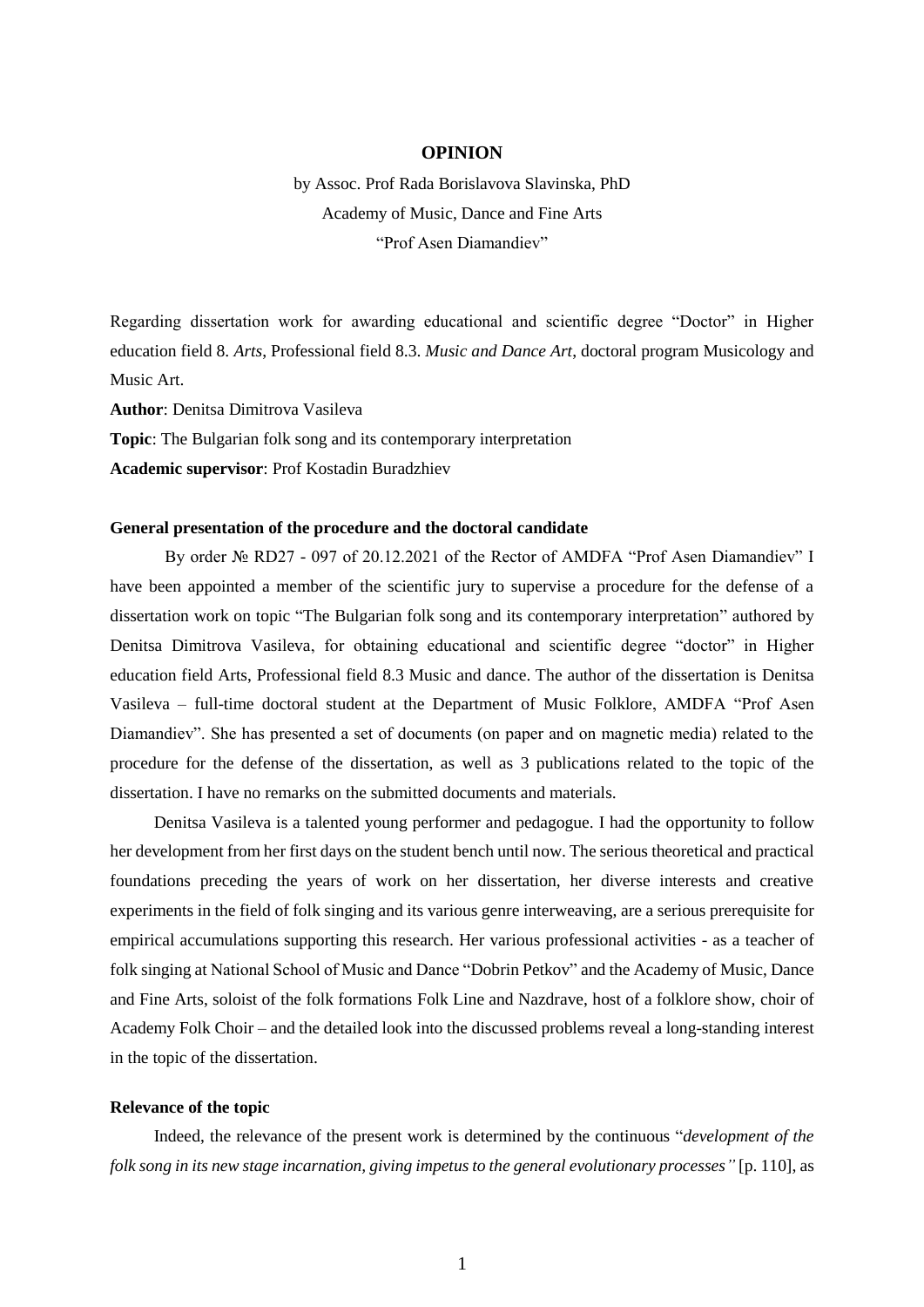candidate puts it. Until now the Bulgarian musicology has not exhausted in theoretical and analytical terms the topic of the interpretations of folk songs, much less the modern genre diversity in their transformation. Through the theoretical development, practically beautifully illustrated with the six concerts, which are part of the doctoral studies, Denitsa Vasileva manages to prove the need to present and study current contemporary manifestations of vocal solo folklore performance. The relevance of the theoretical research is complemented by the fact that the candidate is an active and experimental performer, presenting personally tested in modern music practice searches and responses to audience preferences.

# **Knowledge of the problem, characteristics and evaluation of the dissertation and contributions**

I fully agree with the doctoral candidate that "*this scientific research is an attempt to trace the way in which the folk song changes its original image. The stated reasons and factors discussed in the work do not exhaust all aspects of its development. Nevertheless, they have a decisive role in the evolutionary processes of our song folklore"* [p. 112]. It is impossible to cover all aspects of the evolution of folk song in one scientific study, but the logical consistency and interconnectedness that Denitsa Vasileva finds between the primary improvisation of the "lamenters" (among other things, this is a very apt term, introduced by her) and the freedom of performance inherent to jazz.

Chapter One convincingly presents some positions of the doctoral student, very skillfully following the line of themes, such as the fact that the authentic songs recorded in collections and archives are a fixed image of the ancient interpretation of folk songs; that the classification of the Bulgarian folk songs is essentially a theoretical interpretation of the performer's authenticity; that laments are the authentic form of modern improvisation; that regardless of its conservative nature, in reality the melody of the folk song is its most adaptive element in modern times. The topics of the sections are developed with a non-standard view, which contributes to the value of the work.

In each section of the dissertation the deep theoretical and practical-applied knowledge of Denitsa Vasileva on the research object is evident. The Second Chapter contributes to tracing the processes of evolution of the folk song with factual information collected from numerous sources and systematized by certain features. It proves the position that the Radio is a serious factor in transforming the folk music; that the institutions working for the preservation of folklore are in fact a kind of an engine in the evolutionary processes; that schools are the mediator between authenticity and modernity. It presents a summary of the careers of nine renowned performers from the middle of the 20th century and their contribution to the development of the folk song, which in Chapter Three continues with eight more big names from the next period. "*They create original songs based on folklore or transform forgotten and unknown songs. They borrow parts of old, authentic songs, add their own lyrics and ornaments, new intervals and melodic moves, and in some cases invent the lyrics and melody of the song themselves*" [p. 92], states the author and examines the contribution of the wedding orchestras and complements the overall study with the latest trends in vocal folklore performance.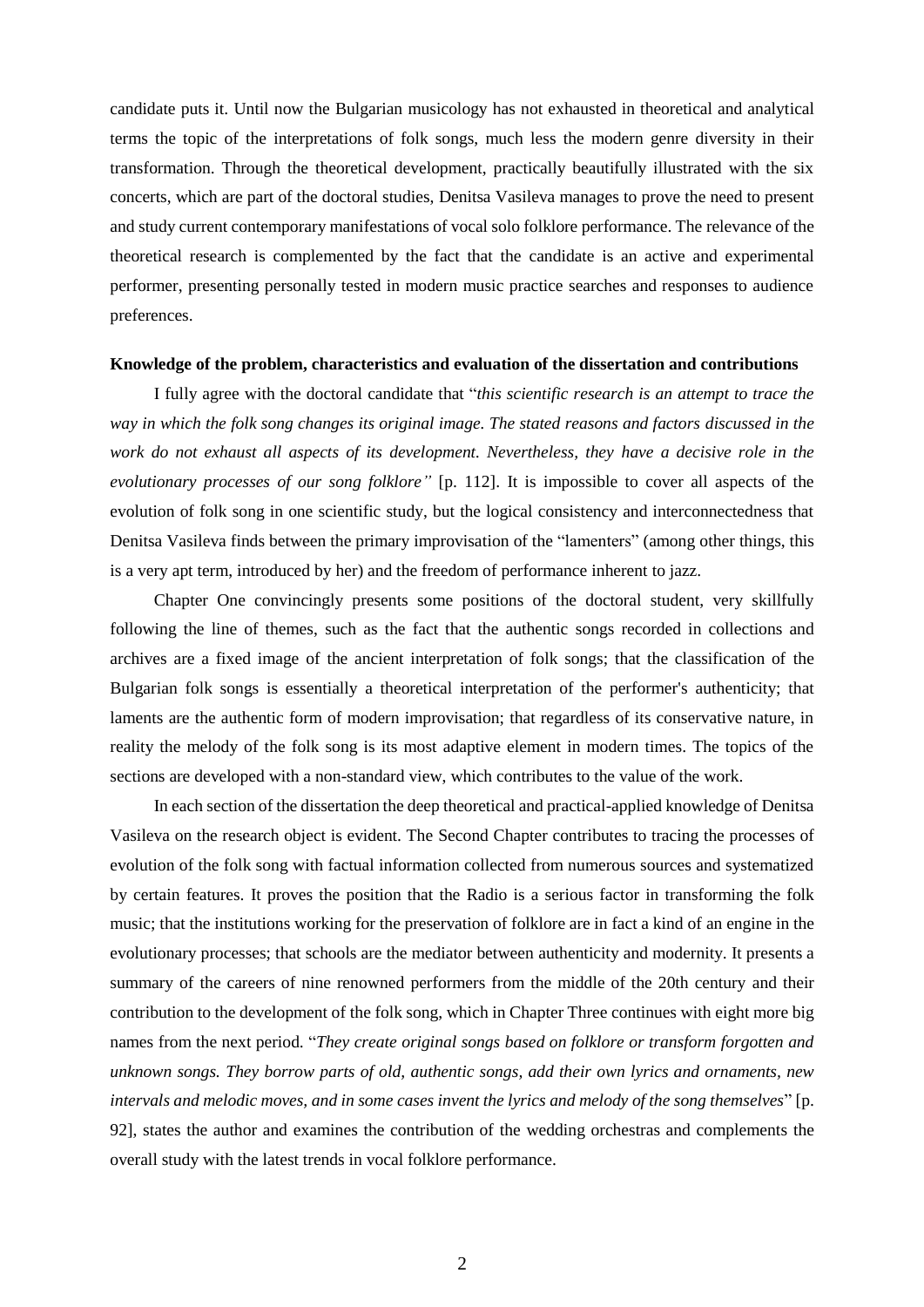The dissertation *The Bulgarian Folk Song and its Contemporary Interpretation* provides an opportunity for further theoretical study in this ever-changing direction. The bibliography of the used literature contains a relatively large number of diverse sources (79), used as the basis for the candidate's arguments. The scientific merits of the work are combined with a clear and readable style of expression. The objectives set at the beginning of the dissertation are achieved. The contributions are formulated correctly and without undue self-promotion. Among the most valuable contributions of the dissertation I would name its attempt to summarize the contribution of the individual singers for the overall development of folk song.

### **Assessment of the publications, author's abstract and the personal contribution of the candidate**

The candidate presents 3 publications on the topic of the dissertation, which covers the requirements for artistic and creative doctoral studies. The works are copyrighted and have been published in refereed journals. They offer some of the theoretical statements clarified in detail in the dissertation, concerning the modern interpretation of the Bulgarian folk song. The abstract consists of 50 pages and accurately and clearly presents the entire scientific work in a synthesized but comprehensive form. Based on the reviewed documentation, scientific publications, dissertation and abstract, I believe that the research in this paper is entirely the work of the doctoral candidate and we can assume with certainty that the dissertation of Denitsa Vasileva is her own personal work.

#### **Recommendations for future use of the dissertation contributions and results**

I would recommend this research work to be officially published with a CD attached to the book with the already realized concert illustrations of the various aspects of the contemporary interpretation of a folk song considered in the study.

# **Conclusion**

As part of her studies, the doctoral candidate has carried out a significant amount of research and scientific work. In addition to the high level of concerts, practically illustrating the topic, a large amount of theoretical material was synthesized, on which original results and contributions to Bulgarian musicology were obtained. The dissertation shows that the doctoral student DenitsaVasileva has in-depth theoretical knowledge and professional skills in the scientific specialty Musical Art by demonstrating qualities and skills for independent research. In the presented work there are scientific results that represent a contribution to science and meet all the requirements of the Law for the development of the academic staff in Republic of Bulgaria /LDASRB/, the Regulation for its implementation, and the Rules of AMDFA "Asen Diamandive". The presented materials and dissertation results fully comply with the specific requirements of the Faculty of Music Folklore and Choreography, adopted in connection with the Regulations of AMDFA for application of LDASRB. Considering the above, I confidently give my positive assessment of the scientific work presented in the dissertation, abstract, results and contributions, and I propose to the esteemed scientific jury to award the